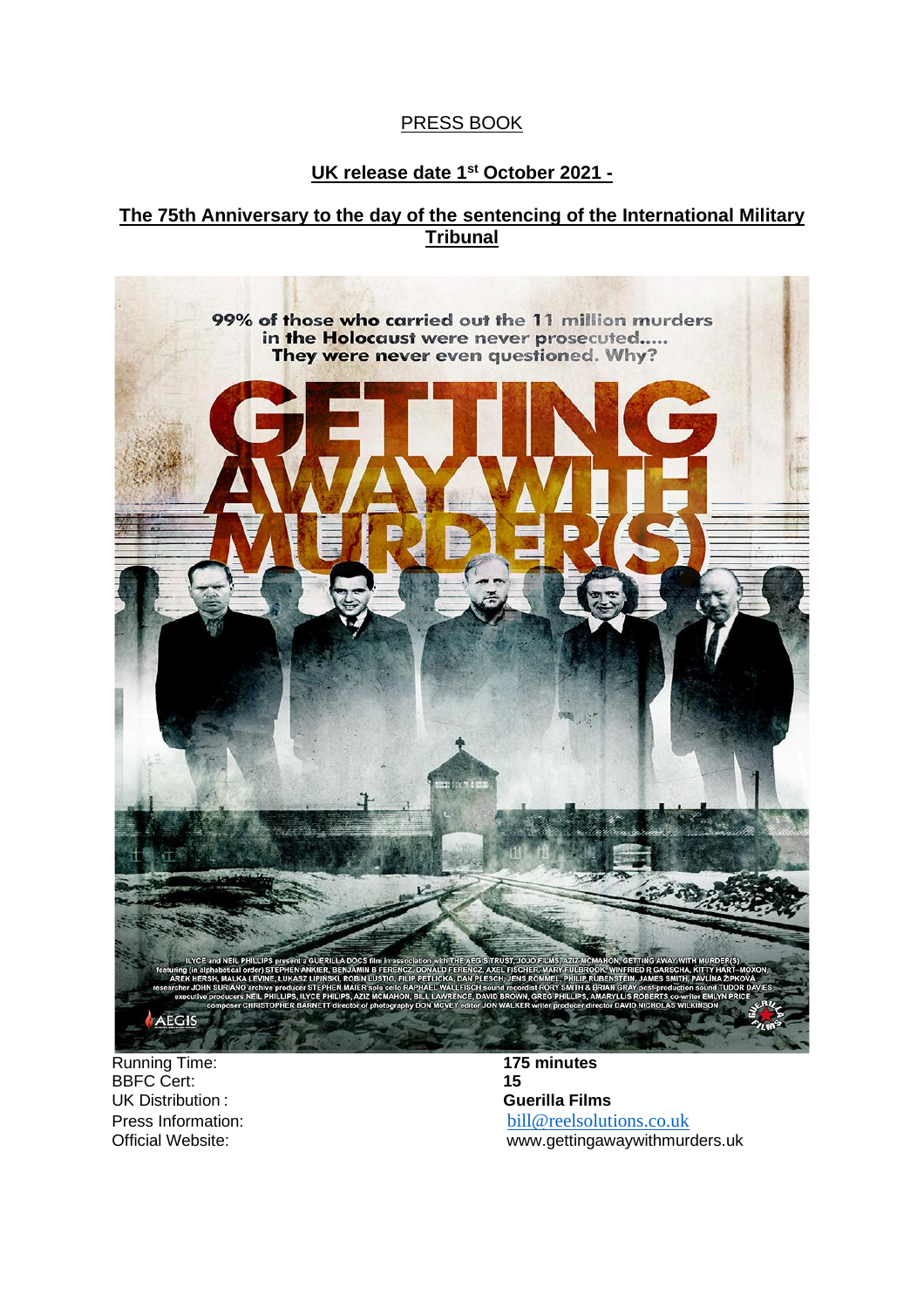**Ilyce and Neil Phillips present a guerilla docs film**

## **GETTING AWAY WITH MURDER(S)**

**in association with the Aegis Trust, JoJo Films, Aziz McMahon**

> director producer writer **David Nicholas Wilkinson**

**participants (in alphabetical order) Stephen Ankier Benjamin B Ferencz Donald Ferencz Axel Fischer Mary Fulbrook Winfried Garscha Kitty Hart – Moxon Arek Hersh Malka Levine Łukasz Lipiński Robin Lustig Filip Petlicka Dan Plesch Jens Rommel Philip Rubenstein James Smith Pavlina Zipkova**

**Most Wanted Nazi Voice Overs Eileen Atkins** 

> **Anthony Eden Voice Julian Glover**

**Cello solo's Raphael Wallfisch** 

filmed in the **UK,** the **USA, Poland, Lithuania, Latvia, Czechia, Austria, France, Ireland**  and **Germany**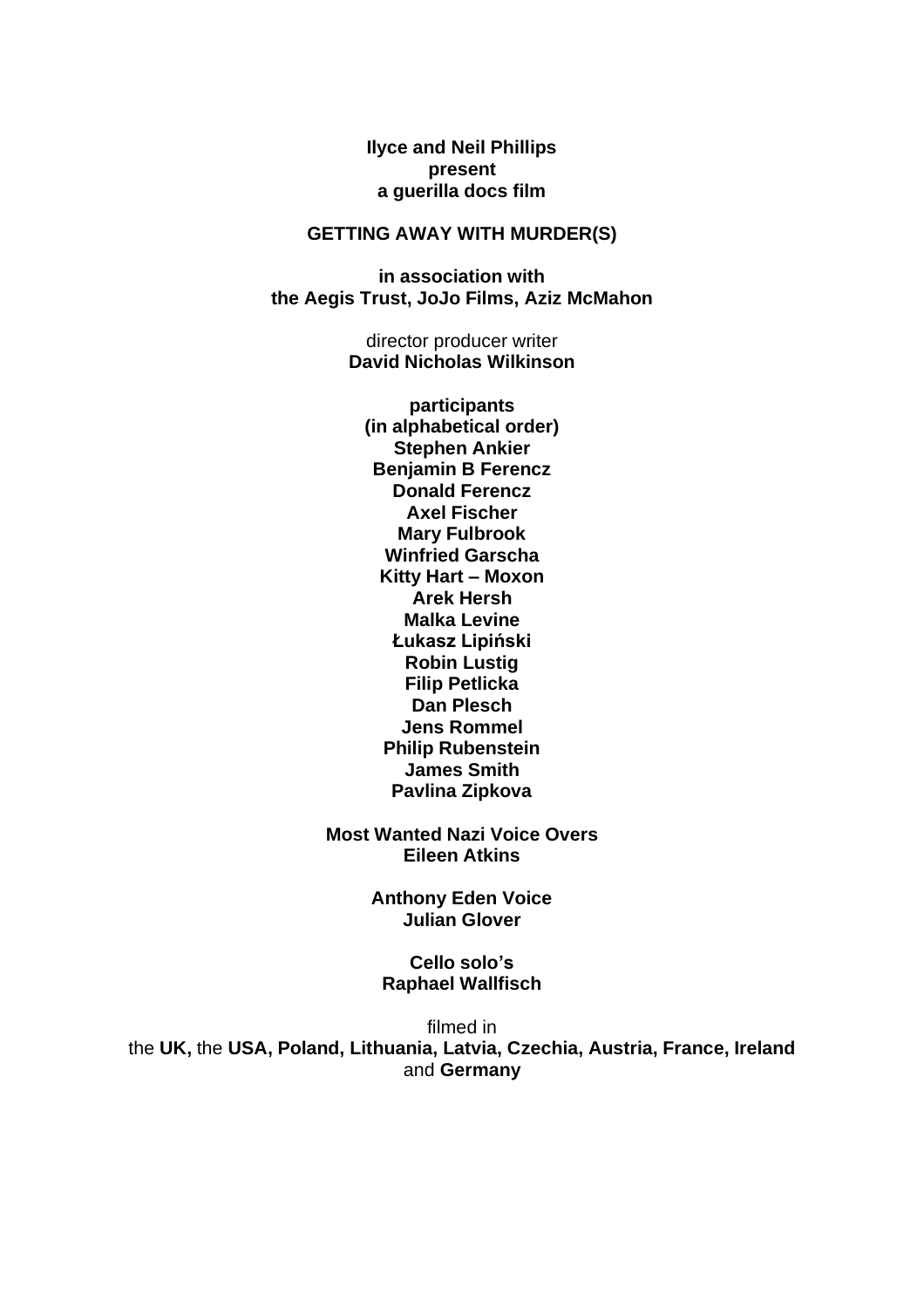#### **GETTING AWAY WITH MURDER(S)**

#### **Almost 1 million people in 22 countries carried out the unprovoked murder of 11 million innocent men, women and children.**

#### **99% of those responsible were never prosecuted; most were never even questioned.**

The **Allies** knew what their crime was.

The **Allies** knew where a great many of the murderers could be found - **Germany, Austria, Italy,**  the **UK,** the **USA, Canada, Australia,** and numerous countries in **South America**.

The **Allies** had an endless wealth of evidence to present to the courts.

The **Allies** unanimously agreed to prosecute those responsible when they drew up **The London Agreement** in **August 1945**.

But, after the late 1940s, these very same **Allies** did almost nothing.

Why?

Director **David Wilkinson**'s sole motivation for making **GETTING AWAY WITH MURDER(S)**  was to find out precisely why so many were actively permitted to get away with their crime(s) – the crime of mass murder on an industrial scale.

A simple question. He knew long before he began filming that the answer would be more than complex.

Wilkinson's journey takes him all over the **UK,** to **Ireland,** the **USA,** the killing fields of **Lithuania, Latvia** and the **Czech Republic,** to the infamous death camp **Auschwitz - Birkenau**  in **Poland, Austria, France** and, of course, **Germany**.

The narrative leads with interviews, including with the 101-year-old **Benjamin B Ferencz** who is the last living prosecutor from the **Nuremberg War Crimes Trials**, **Professor Mary Fulbrook**, **Dr Dan Plesch**, **Holocaust** survivors **Kitty Hart-Moxon**, **Malka Levine, Arek Hersh,** Nazi hunter **Dr Stephen Ankier**, British broadcaster and writer **Robin Lustig**, German prosecutor **Jens Rommel**, **Holocaust** educator and campaigner **Philip Rubenstein** and **Holocaust**  memorial co-founder and humanitarian campaigner **Dr James Smith.** 

**30th September - 1 st October 2021** is the **75th Anniversary** of the sentencing of the **International Military Tribunal** at **Nuremberg**, the only trial to involve all the **London Agreement**'s joint-signatories. It reached its confident conclusion and meted out the specific justice that mankind had anticipated. However, only a very few of the perpetrators were put on trial. **GETTING AWAY WITH MURDER(S)** looks at what followed.

**Despite the extensive documentary coverage of the Holocaust to date, not one film has explored in any depth the almost total lack of justice, statistically, towards the vast numbers of eagerly participating perpetrators who, at war's end, simply walked away – untouched by justice. This film addresses this glaring omission.**

The film is unusually long at **175 minutes**. *But an unresolved truth demands the time needed to tell it.*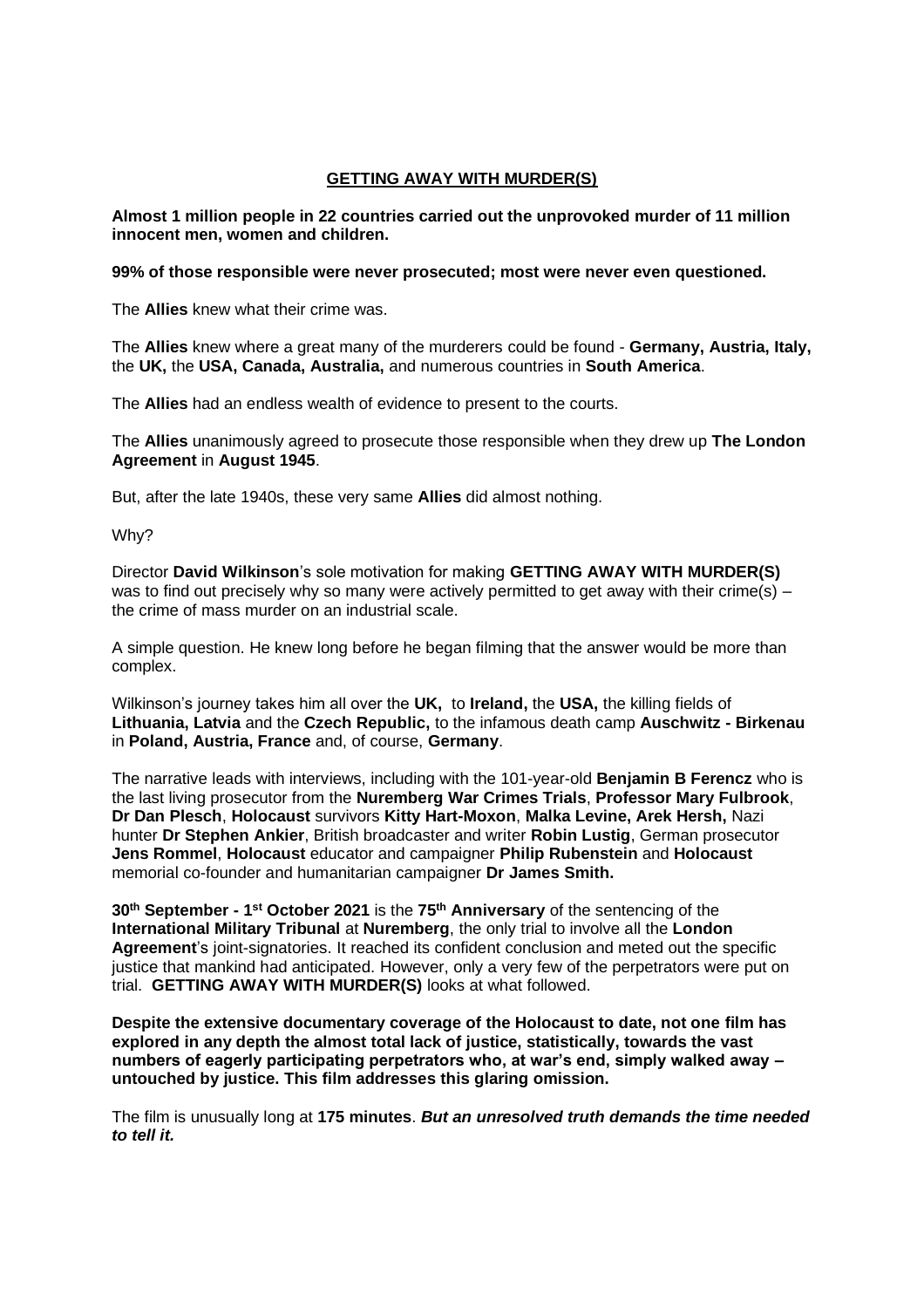## **BACKGROUND**

### **Directors notes**

The film is released in the **UK** on **1 st October 2021** exactly **75 years** to the day the **International Military Tribunal** in **Nuremberg** finished and essentially looks at justice thereafter.

### **How the film came about**

When I was distributing the **Ronald Harwood** film **TALKING SIDES** in 2003, I discussed the idea of this film with him as we drove around the country together. Ronnie wrote around a dozen plays, films and books dealing with the **Holocaust**. He told me that it *"informed him".* I mentioned to him that I was thinking of making a documentary about why so few of those who carried out the murders were not prosecuted and asked him whether it was viable. He said yes. It was intended that he should be in the film (he appeared in another documentary of mine) but his contribution sadly was not to be. The documentary is dedicated to him.

My sole motivation for making **GETTING AWAY WITH MURDER(S)** was to find out why so many got away with their crime – the crime of mass murder on an industrial scale. I just felt that someone needs to make a visual record of just how few people were, actually held to account.

From 2003 - 2015 **GETTING AWAY WITH MURDER(S)** was one of a number of film ideas that I would pitch to people. Idealistically I did not want **any** money from any **Jewish** source. Over the years of research, I accidently stumbled across many **Holocaust** denying websites. Most of these talk about the "*Spielberg lie"*. They put forward the view that all films made about the **Holocaust** are produced and/ or financed by **Jews**. As a non-Jew, I wanted the funding to come from sources that were not **Jewish**. I thought that was very important, but I have failed in this respect. Although the bulk of the money does come from a gentile; me (and my wife).

Every year I went to **Doc/Fest** in **Sheffield,** and I would pitch the project to numerous **UK** and overseas broadcasters who were present. I never got any interest. Nothing. That said, there are hundreds of producers attending, all pitching multiple ideas, only a small fraction of which will ever see the light of day.

I remember bumping into to a TV Commissioning Editor at **Doc/ Fest** the year after I had pitched the idea to him. I asked him if he had changed his mind. He said 'no' but admired my tenacity in trying to interest him again, saying, *"I don't understand why you are so passionate about this subject - you're not Jewish"*. A variation on the "*Spielberg lie"* comment. I wonder if he would have warmed to the film had I been **Jewish**.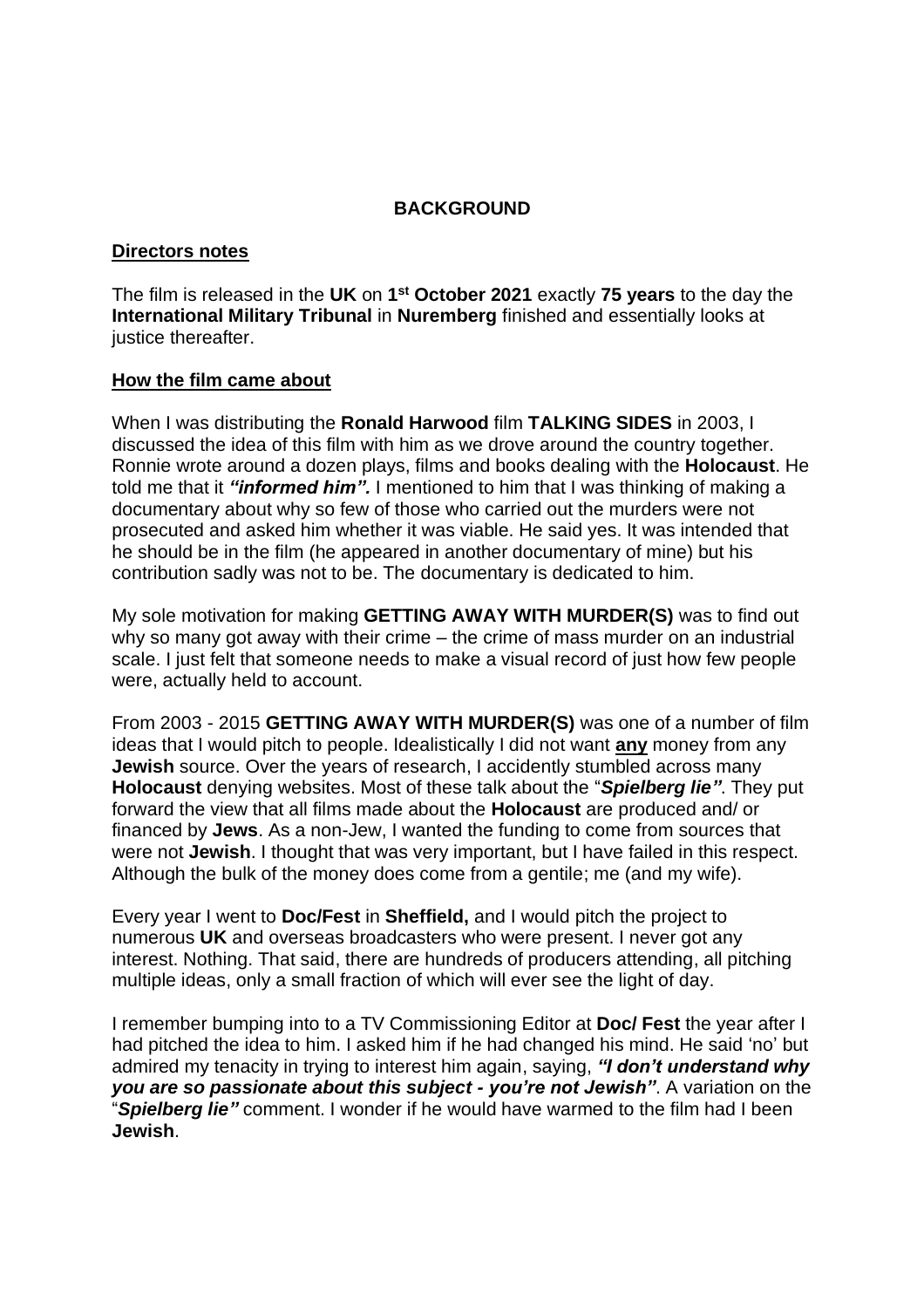## **Why we made the film on a low budget and not wait for more funding**

I was subjected to Antisemitism personally, which is odd considering that I am not **Jewish.** I had jumped onboard a bus in 2018 at **Tottenham Court Road** heading for **London King's Cross station.** I nearly always wear a hat and this time it was a large black one, kind of matching my black overcoat. At **Goodge Street** a man got on, spotted me and came to berate me for what I was doing to the **Palestinians**. With my white beard, I fitted his image of what a **Jew** looks like. He was a big man, probably a boxer or bodybuilder. The confrontation was intense, aggressive and frightening, an emotion I rarely feel. Finally, I got up, told him I was not **Jewish**  (something I regret) and went upstairs. He did not follow.

That was not what shocked me. What shocked me was that it was a crowded bus and not one person said anything. He was very loud and so everyone heard his remonstrations. I never thought that in the **UK** a bus full of **Brits** would turn a blind eye to such a bigoted verbal assault.

That night I started pre-production on **GETTING AWAY WITH MURDER(S).**

I ran a semi-successful crowd funding campaign for the film, for a small part of the budget. Then we advertised this on **Facebook**, aimed at the **US,** within hours, we were hit with a large number of nasty Antisemitic messages and posts in the thread. We closed it down that day.

In the film and TV industry we pride ourselves for championing the underdog and sticking up for the bullied of the world. Some years ago at **Sheffield Doc/ Fest,** in the bar of the **Mercure Hotel,** I pitched the film to a very senior executive at a **UK** broadcaster. He asked me if I was **Jewish**. When I told him I wasn't, he replied "*Don't you think the Jews have had enough coverage regarding the Holocaust?"*

**Greg Phillips,** one of the executive producers of **GAWM,** who is **Jewish**, and for almost 50 years has sold programming around the world, said to me that had the film been about Adolf Hitler and his rise to power then it would have been easy for him to raise broadcast funding in the form of commissions or pre-sales. For whatever reason, a film highlighting the lack of justice for the **Jews**, and the other victims of the **Holocaust,** was not of interest.

Making **GAWM** for the cinema therefore became the only option open to me. Also, I have spent over forty years as a producer and/or distributor working on films I just don't know how to make or promote episodic programming.

I tried to homogenise it into a more palatable length and spent 6-8 months trying very hard to bring it down under two hours, but every time I did this, I just felt that I was not doing justice to the story I wanted to tell.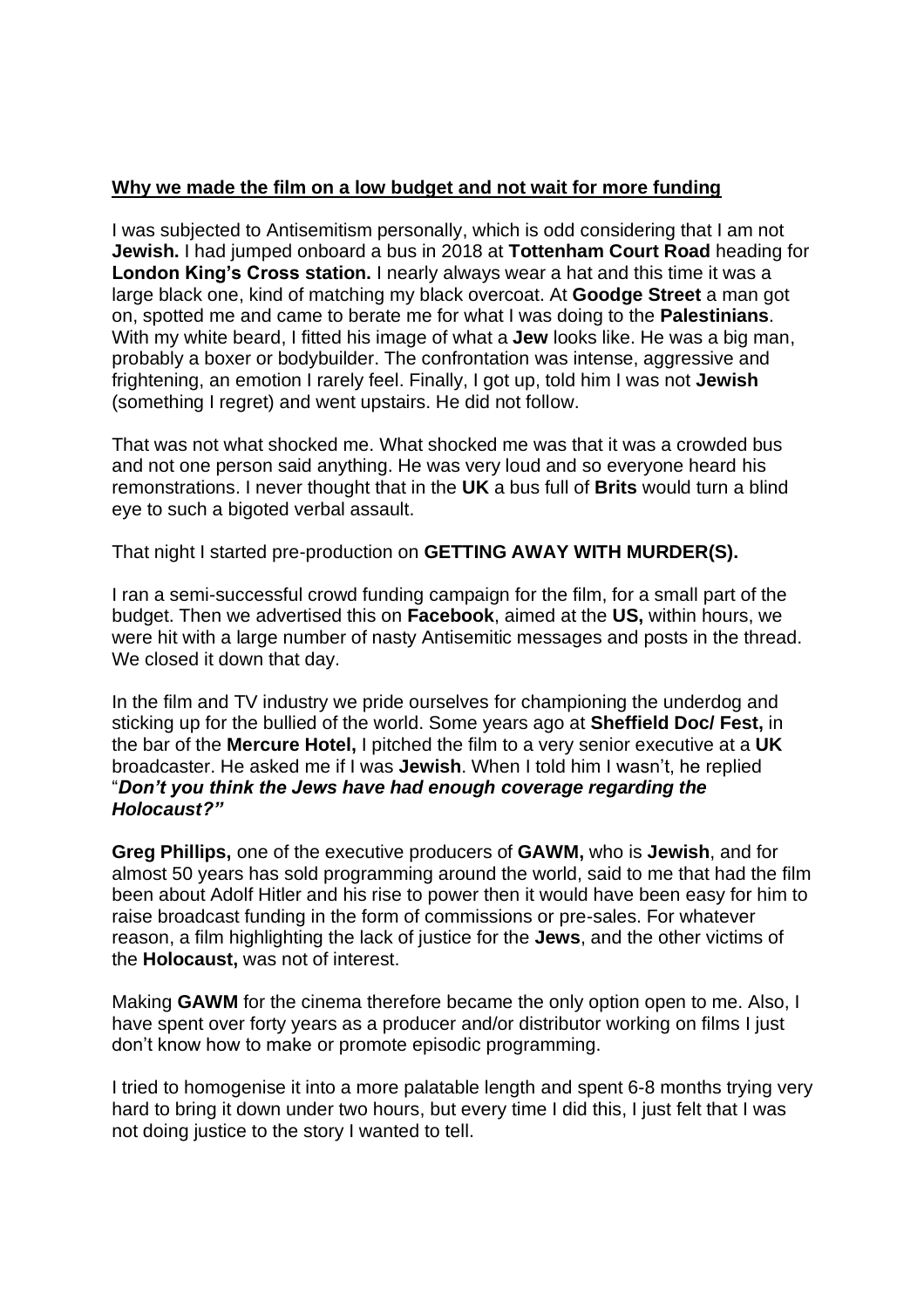I followed **Ronald Harwood**'s No 1 screenwriting rule (I wrote a screenwriting book with him) *be true to the truth* and that for me meant a film lasting **175 minutes**.

## **I consider what happened after the war to be the greatest miscarriage of justice in the history of mankind and I needed to explore it fully.**

In my youth the cinema was by and large a medium for commercial films. Now the cinema gives a voice that, in this case, broadcasters would not.

## **Random Notes**

- 1. I know the film is long. **SHOAH** is over 9 hours; and **HOTEL TERMINUS** and the **SORROW AND THE PITY** also about the **Holocaust** are both over 4 hours, so this is short in comparison. The **Holocaust** needs time to explain.
- 2. A **British** airline that had taken a **WWII** film I distributed, **TWO MEN WENT TO WAR,** which had been successful with passengers, so wanted to take **TAKING SIDES** for their first-class customers on long haul flights. However, they wanted me to edit out footage of the tractor in **Bergen-Belsen** pushing the bodies into a large pit. I refused, saying that this was tantamount to **Holocaust** denying. The middle person dealing with this told me that I was being *a tad pompous*. I would not budge, so they never licensed it. I have made sure that that footage is in **GETTING AWAY WITH MURDER(S).**
- 3. We arrived in **Vilnius, Lithuania, 11th March 2019,** which was a national holiday, so **Don McVey** (DOP) and **Robin Lustig** and I walked around **Cathedral Square**. There was a large group of people holding flags, not the current **Lithuanian** flag but older ones with the "**Apostolic Cross".** In amongst them all Robin spotted a man in a black jacket on which was written **Latvian Waffen SS Division.** We took a photograph of him. In **Vienna** one night we saw a spray can swastika on a wall. It was gone in the morning.
- 4. On **27th July 2006**, thirty-nine **British** MPs, unhappy with the lack of progress in prosecuting Nazi war criminals following the **War Crimes Act 1999**, who were living in the **UK** with impunity, put down an **Early Day Motion**. One was **Ian Paisley**, another **Jeremy Corbyn**. Since then, I could find no other action taken officially re these "*alleged"* Nazis living in the **UK.**
- 5. I became fixated that in **Germany, Austria, Lithuania** and **Latvia** there are so many respectful memorials to those murdered. It almost seems that in each country more was done in this regard than was achieved in prosecuting those who carried out the murders.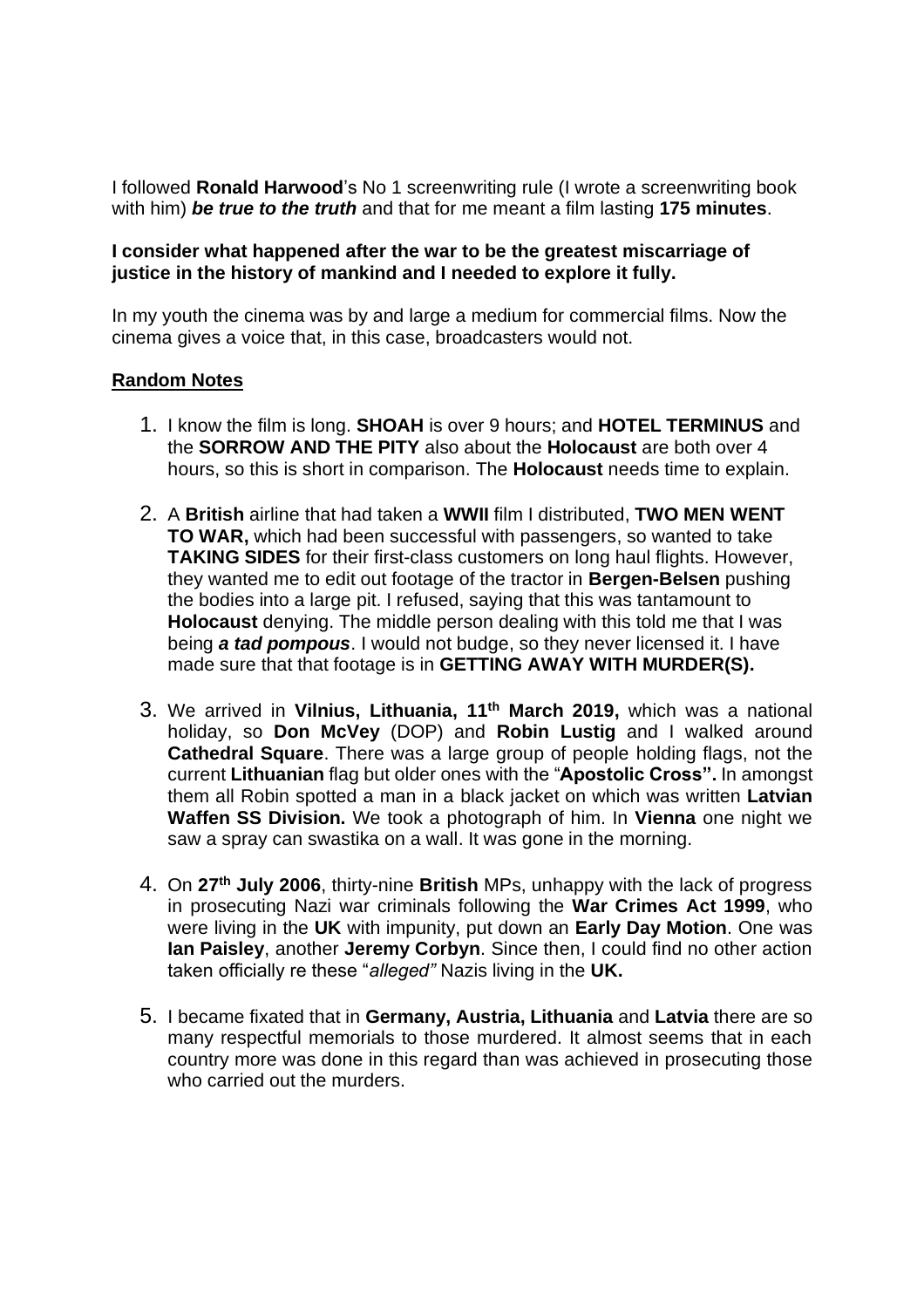### **On Screen** –

**Dr Stephen Ankier** is a retired **British** PhD pre-clinical and clinical pharmacologist who worked on the discovery and development of new medicines.

While on holiday in **Israel** during 1961, Dr. Ankier attended the **Adolf Eichmann** trial in **Jerusalem**. In the **United Kingdom**, he discovered the SS-trained **Trawniki**  concentration camp guard, **Alexander Huryn**, and also several members of the SSled **Ukrainian Self-defence Legion (USDL)** who were alleged to have been involved in war crimes. In **Minneapolis**, he located a former **USDL** commander, **Michael Karkoc**, and documented his wartime activities. That led to Karkoc's indictment by the **Polish** authorities for alleged war crimes.

**Dr. Ankier** also worked on a 2021 **BBC Radio 4** documentary about **Stanislaw "Stan" Chrzanowski**, who then become the first **British** person to be investigated by **German** authorities for alleged Nazi war crimes.

**Benjamin B Ferencz** is an American lawyer and pacifist who fought in **World War II**. He was an investigator of Nazi war crimes and chief prosecutor for the **United States** in the **Einsatzgruppen Trial** one of 12 military trails at **Nuermberg**.

Later he became an advocate of the establishment of an international rule of law and of an **International Criminal Court**.

**Mary Fulbrook** is Professor of **German** History. She studied at **Newnham College, Cambridge**, as an undergraduate, and at Harvard University, where she did her MA and PhD; she has also held a **Harvard Centre** for **European Studies Krupp Fellowship** at the **LSE**, and a **Lady Margaret Research Fellowship** at New Hall, Cambridge. **Mary Fulbrook**'s contributions to **UCL** include serving as Executive Dean of the Faculty of Social and History Sciences Vice-Dean Faculty of Arts and Humanities; and nearly a dozen years as Head of the **German** Department.

Among wider professional commitments, **Mary Fulbrook** is a member of the **Academic Advisory Board** (*wissenschaftliches Kuratorium*) of the **Memorial Foundation** for the former concentration camps of **Buchenwald** and **Mittelbau-Dora**. She has has served on the Council of the **British Academy**, and as Chair of its **Modern History Section**. She was a member of the Advisory Board (Beirat) of the **German Historical Institute London**; and a member of the International Advisory Board of the **Bundeskanzler-Willy-Brandt-Stiftung**.

**Winfried Garscha** is Co-director of the **Austrian Research Agency for Post-War Justice** at the **Documentation Centre of Austrian Resistance** (**DÖW**), Vienna. 1987-2018 archivist and senior historian at the **DÖW**. Books and articles about Austrian contemporary political and legal history, with a special focus on Nazis crimes and the judiciary, antifascist resistance, and the deportation of **Austrian Jews** to the extermination camps.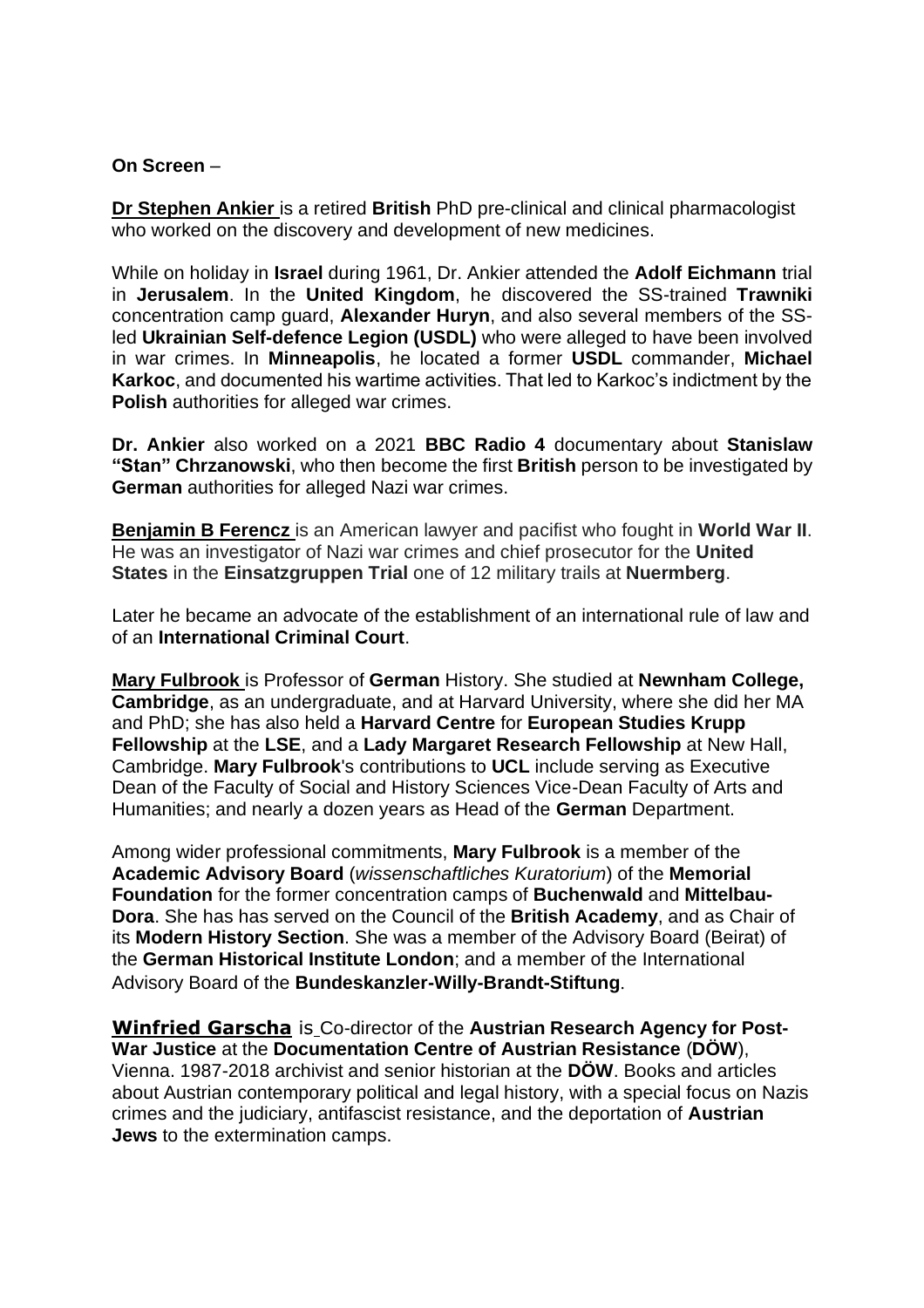**Kitty Hart – Moxon** a **Polish-English** citizen was sent to the **Auschwitz-Birkenau** death camp in 1943 at age 16, where she survived for two years, and was also imprisoned at other camps. Shortly after her liberation in April 1945 by **American** soldiers, she moved to **England** with her mother, where she married and dedicated her life to raising awareness of the **Holocaust**. She has written two autobiographies entitled *I am Alive* and *Return to Auschwitz* and two documentaries of her life have been made one by **ITV** and the other by the **Shoah Foundation**.

**Arek Hersh** was moved around several camps before being taken to **Auschwitz**. He was eventually liberated at **Theresienstadt** 8 May 1945 by the **Soviet Army**. There were 5,000 Jews in his town but only 40 of them came out alive.

The **Soviet** soldiers let all of the surviving **Jews** do whatever they wanted with the **Germans**; Arek took the captain's food to show him how it felt to starve.

Hersh was included in a group of 300 **Holocaust**-surviving children who, following their liberation, were brought to the **Lake District** in **England** as part of a rehabilitation plan. Their journey is documented in the **BBC** film **THE WINDERMERE CHILDREN.**

**Malka Levine** was born in 1939 in **Vladimir Volinsk** in northwest **Ukraine**. Following the first pogrom there, ignited by the Nazi occupation of her country, her extended family of 78 was rapidly reduced to 5 by the war's end. She was one of just 30 people from 25,000 from her region not to be murdered by the Nazis and their collaborators.

**Łukasz Lipiński** is a guide/educator to the **Auschwitz Memorial**, and from 2014 a staff member at the **Museum's Press Office**. He regularly takes groups of **English, American, Norwegian** and **Swedish** citizens around the Memorial.

He works with the Memorial's **International Centre for Education** about **Auschwitz**  and the **Holocaust**, guiding special groups participating in various seminars including events organized by **European Council** and **Raphael Lemkin** seminars. He has guided many official delegations from the **USA** and the **United Kingdom**. He has visited **Israel** and the **USA** in connection with his work at the Memorial.

**Robin Lustig** is a journalist and broadcaster. From 1989 until 2012 he presented **The World Tonight** on **BBC Radio 4** and **Newshour** on **BBC World Service**. In 2013 he won the **Charles Wheeler Award** for **Outstanding Contribution to Broadcast Journalism**.

**Dan Plesch** is the author of **HUMAN RIGHTS AFTER HITLER**[.](http://press.georgetown.edu/book/georgetown/human-rights-after-hitler)

Academic posts since 1988 include **Honorary Visiting Research Fellow** at the **Department of Peace Studies** at **Bradford University, Research Associate** at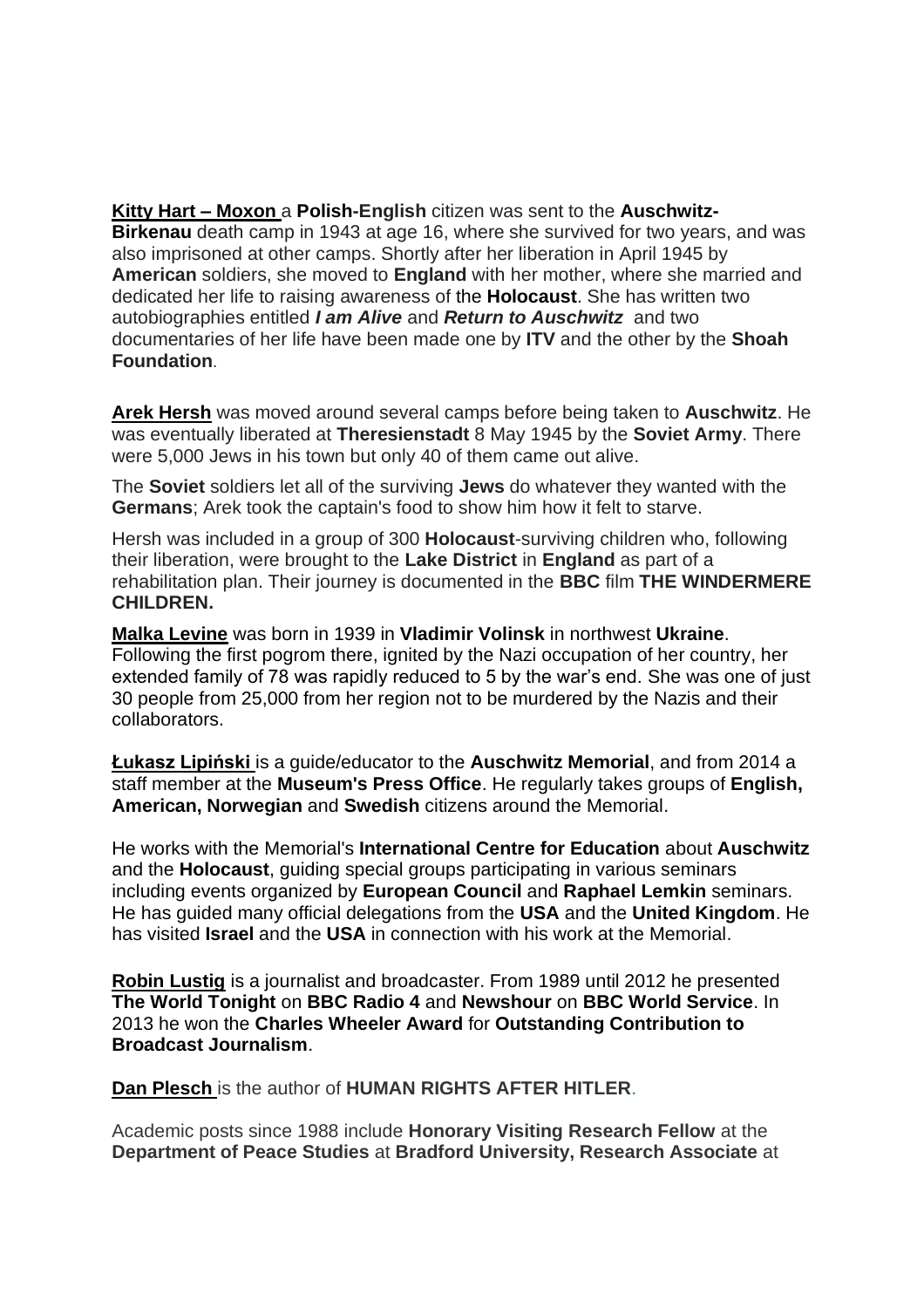**Birkbeck College, University of London** and **Senior Visiting Research Fellow at Keele University**.

Outside academia, he has acted as consultant and advisor to the **UK** and **US** governments, the **BBC, CNN, Sky News, Kroll Security International, Oxfam,** the **Foreign Policy Centre** and **Greenpeace**. He was the independent advisor to the **UK** government's department of constitutional affairs on the implementation of the **Freedom of Information Act**.

**Philip Rubenstein** was the director of the **All-Party Parliamentary War Crimes Group**, which campaigned successfully in the 1980s for Nazi war criminals living in the **UK** to be brought to justice.

Philip was also the founder-director of the **Holocaust Educational Trust**, which was instrumental in persuading the **UK** government to include **Holocaust** studies on the education curriculum for schools in **England**.

**James Smith Co-Founder** of the UK's **National Holocaust Centre and Museum**, and co-founded the **Aegis Trust** for genocide prevention in 2000. In 2004 he worked with survivors and **Kigali City Council** to establish the **Kigali Genocide Memorial** in **Rwanda**'s capital, at a site where 250,000 victims of the 1994 Genocide against the Tutsi lie buried. It receives tens of thousands of visitors each year and is the base from which the **Aegis Trust's Peace Education Programme** has been developed. James is an author, editor and contributor to multiple films and publications on the **Holocaust** and genocide

He is co-author of **WILL GENOCIDE EVER END.** 

**Dame Eileen Atkins** is one of the **UK**'s most accomplished actors. Her autobiography **WILL SHE DO** is published in **October 2021**.

**Axel Fischer** studied media, **German** literature and social anthropology. After being employed in the fields of marketing, public relation and culture management, he became a research fellow at the universities of **Wuppertal** und then **Marburg (Germany**). As a member of the International Research and Documentation Centre for **War Crimes Trials** (ICWC, Marburg) he was engaged in the field of Transitional Justice and Media and worked on a research project about the **U.S.-American** film project on the **Nuremberg Trial**. Since October 2018, he is a research associate at the **Memorium Nuremberg Trials**.

**Donald M. Ferencz** is a **Visiting Professor** at **Middlesex University School of Law** and the **Convenor of the Global Institute for the Prevention of Aggression**. He served as an **NGO** advisor to the **Special Working Group** on the **Crime of Aggression**, charged with developing amendments to the **Rome Statute of the International Criminal Court**, defining the crime of aggression and setting forth the circumstances under which the Court may exercise its aggression jurisdiction. His work in the field of international justice focuses primarily on strengthening the rule of law through universalization of the core crimes of the **International Criminal Court**, and he remains actively involved in the global campaign to criminalize the unlawful use of armed force, both internationally and within national criminal codes.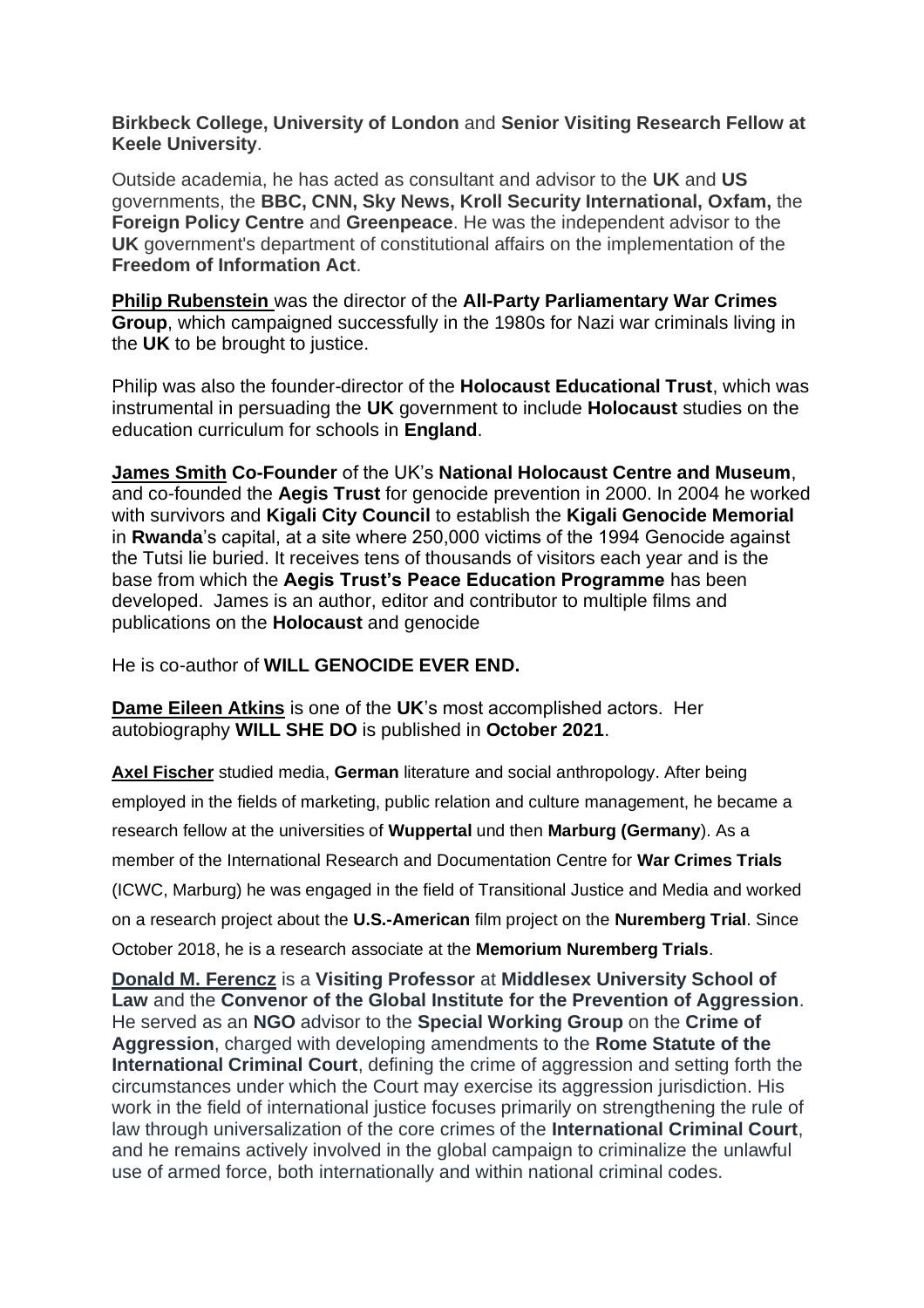**Raphael Wallfisch** is the son of **Anita Lasker-Wallfisch** who survived the Holocaust playing in the **Womens Orchestera of Auschwitz** which saved her because cello players were difficult to replace. The orchestra played marches as the slave labourers left the camp for each day's work and when they returned. They also gave concerts for the SS. Her son Raphael is one of the world's great cello players.

**Julian Glover** has been acting for over 65 years. His film include **INDIANA JONES AND THE LAST CRUSADE, THE EMPIRE STIKES BACK, FOR YOUR EYES ONLY.**

## **Behind the camera**.

**David Nicholas Wilkinson (director/producer/writer)** was the director, producer, cowriter and presenter of **THE FIRST FILM, POSTCARDS FROM THE 48%** and an executive producer of **HOW TO CHANGE THE WORLD**. He has also produced many other documentaries and drama productions.

**Wilkinson** has also distributed 120 films in the **UK** & **Ireland** in the cinema, on video/DVD, to television and online. Since 1998 apart from **Alex Gibney's ZERO DAYS** these were purposely only **British** & **Irish** films.

**Jon Walker (editor)** has edited dozens of documentaries across a wide range of subjects and recent projects include **HORIZON: GOODBYE CASSINI - HELLO SATURN, CHINA: BETWEEN CLOUDS AND DREAMS** (a five-part series) and the BAFTA nominated **BAKA - A CRY FROM THE RAINFOREST, POSTCARDS FROM THE 48%** and **GETTING AWAY WITH MURDER(S).** 

**Don McVey (Director of Photography)** was the DOP on Wilkinson's, **THE FIRST FILM, POSTCARDS FROM THE 48%** and **GETTING AWAY WITH MURDER(S)**. He has shot commercials for companies such as **Cadbury's, Lego, Aspinall, Amnesty** and **3 Mobile**; worked with artists such as **Little Mix, Take That, Robbie Williams** and **Ellie Goulding** and won a Best Cinematography advertising award for a Malaria charity spot with **Stephen Mangan**.

**Chris Barnett (Composer)** has composed scores for independent films and documentaries the **BAFTA** nominated **A COCK & BULL STORY**, a notable example. He has worked previously with **David Nicholas Wilkinson** on **THE FIRST FILM**, for which he was awarded **Best Original Score for a Documentary** in the **TMT Media Awards 2015** and **POSTCARDS FROM THE 48%** and **GETTING AWAY WITH MURDER(S)**